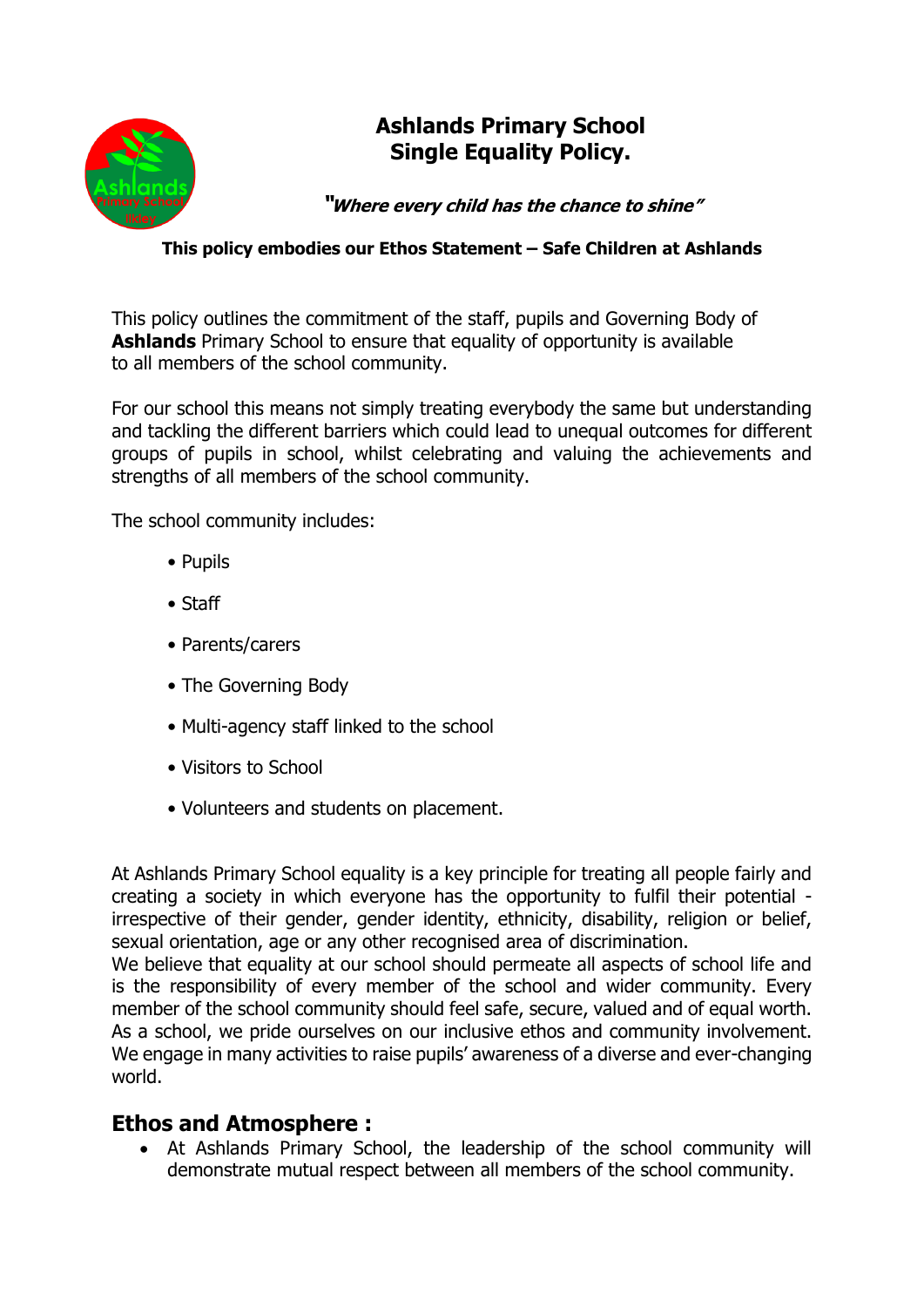- There is an openness of atmosphere which welcomes everyone to the school.
- All within the school community will challenge any type of discriminatory and/or bullying behaviour, eg through unwanted attentions (verbal or physical) and unwelcome or offensive remarks or suggestions.
- All pupils are encouraged to greet visitors to the school with friendliness and respect.
- The displays around the school are of a high quality and reflect diversity across all aspects of equality of opportunity and are frequently monitored.
- Provision is made to cater for the SMSC needs of all the children through planning of assemblies, classroom based and externally based activities.

### **Monitoring and Review:**

Ashlands Primary School is an inclusive school, working towards greater equality in the whole school community. We use the curriculum and teaching to enhance the selfesteem of all those it serves and to provide a learning environment in which each individual is encouraged to fulfil her or his potential.

- We collect and analyse a range of equality information for our pupils/students:
- We make regular assessments of pupils' learning and use this information to track pupils' progress, as they move through the school. As part of this process, we regularly monitor the performance of different groups, to ensure that all groups of pupils are making the best possible progress. We use this information to adjust future teaching and learning plans, as necessary.
- Resources are available to support groups of pupils where the information suggests that progress is not as good as it should be.
- School performance information is compared to national data and local authority data, to ensure that pupils are making appropriate progress when compared to all schools, and to schools in similar circumstances.

As well as monitoring pupil performance information, the senior leadership team also regularly monitors a range of other information.

This relates to:

- Attendance
- Exclusions and truancy
- Racism, disability, sexism, homophobia and all forms of bullying
- Participation in extended learning opportunities

Our monitoring activities enable us to identify any differences in pupil performance and provide specific support as required, including pastoral support. This allows us to take appropriate action to meet the needs of specific groups in order to make necessary improvements.

Ashlands Primary School is also committed to providing a working environment free from discrimination, bullying, harassment and victimisation. We aim to recruit an appropriately qualified workforce and establish a Governing Body that is representative of all sections of the community in order to respect and respond to the diverse needs of our population.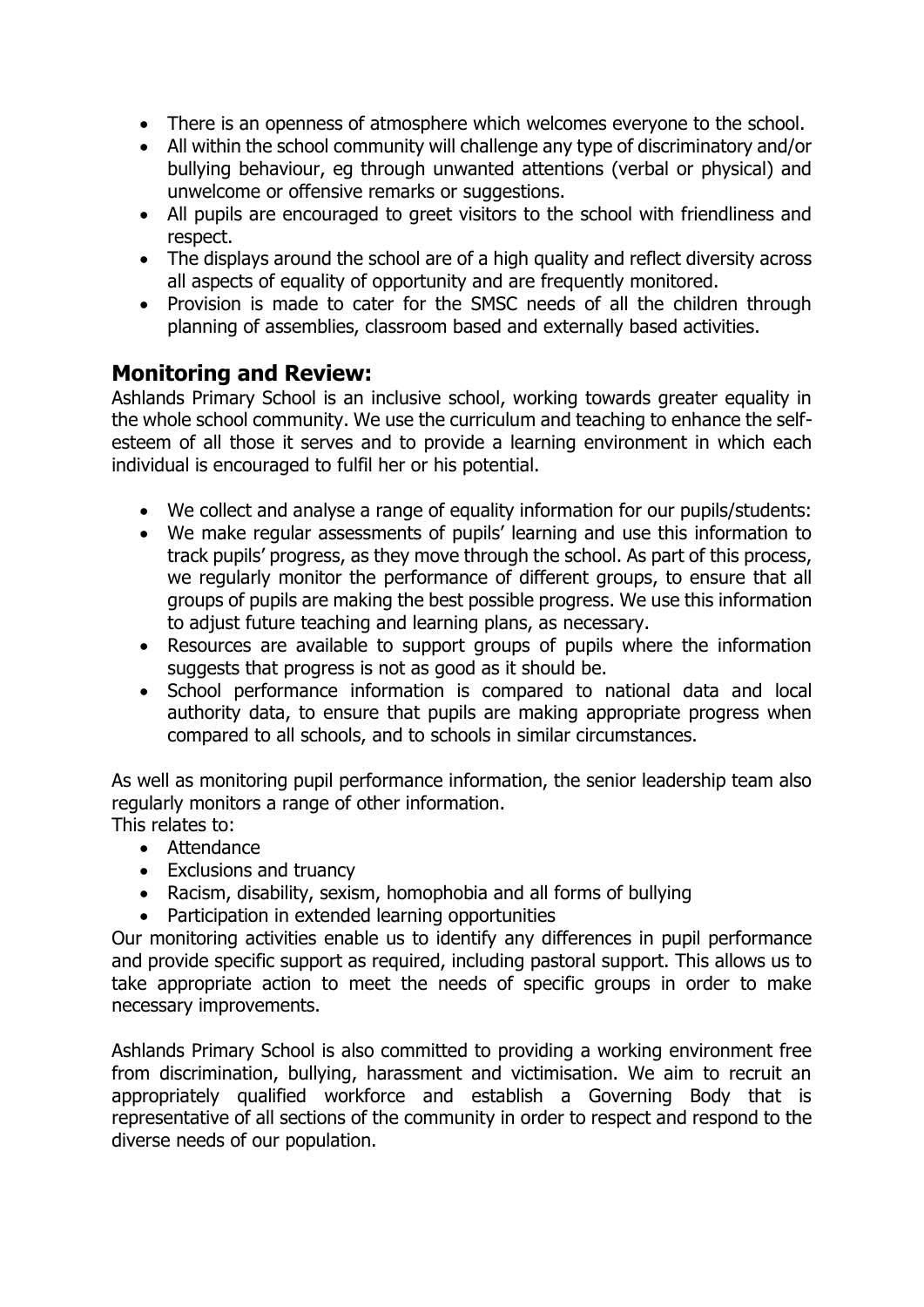# **Developing Best Practice in Learning and Teaching:**

We aim to provide all our pupils with the opportunity to succeed, and to reach the highest level of personal achievement. To do this, teaching and learning will:

- Provide equality of access for all pupils and prepare them for life in a diverse society
- Use materials that reflect a range of cultural backgrounds, without stereotyping
- Use materials to promote a positive image of and attitude towards disability and disabled people
- Promote attitudes and values that will challenge discriminatory behaviour
- Provide opportunities for pupils to appreciate their own culture and celebrate the diversity of other cultures and religions
- Use a range of sensitive teaching strategies when teaching about different cultural and religious traditions
- Develop pupils' advocacy skills so that they can detect bias, challenge discrimination, leading to justice and equality
- Ensure that the whole curriculum covers issues of equality and diversity;
- All subject leaders, where appropriate, promote and celebrate the contribution of different cultures to the subject matter
- Seek to involve all parents/carers in supporting their child's education
- Provide educational visits and extended learning opportunities that involve all pupil groups
- Take account of the performance of all pupils when planning for future learning and setting challenging targets
- Make best use of all available resources to support the learning of all groups of pupils
- Identify resources and training that support staff development

### **Developing Best Practice in the delivery of the Curriculum:**

At Ashlands Primary School, we aim to ensure that:

- Planning reflects our commitment to equality in all subject areas and cross curricular themes promoting positive attitudes to equality and diversity.
- Pupils will have opportunities to explore concepts and issues relating to identity and equality.
- Steps are taken to ensure that all pupils have access to the mainstream curriculum by taking into account their cultural, backgrounds, linguistic needs and learning styles.
- All pupils have access to qualifications which recognise attainment and achievement and promote progression.

### **Developing Best Practice in the Learning Environment:**

There is a consistently high expectation of all pupils regardless of their gender, ethnicity, disability, religion or belief, sexual orientation, age or any other recognised area of discrimination. All pupils are encouraged to improve on their own achievements and not to measure themselves against others. Parents are also encouraged to view their own children's achievements in this light.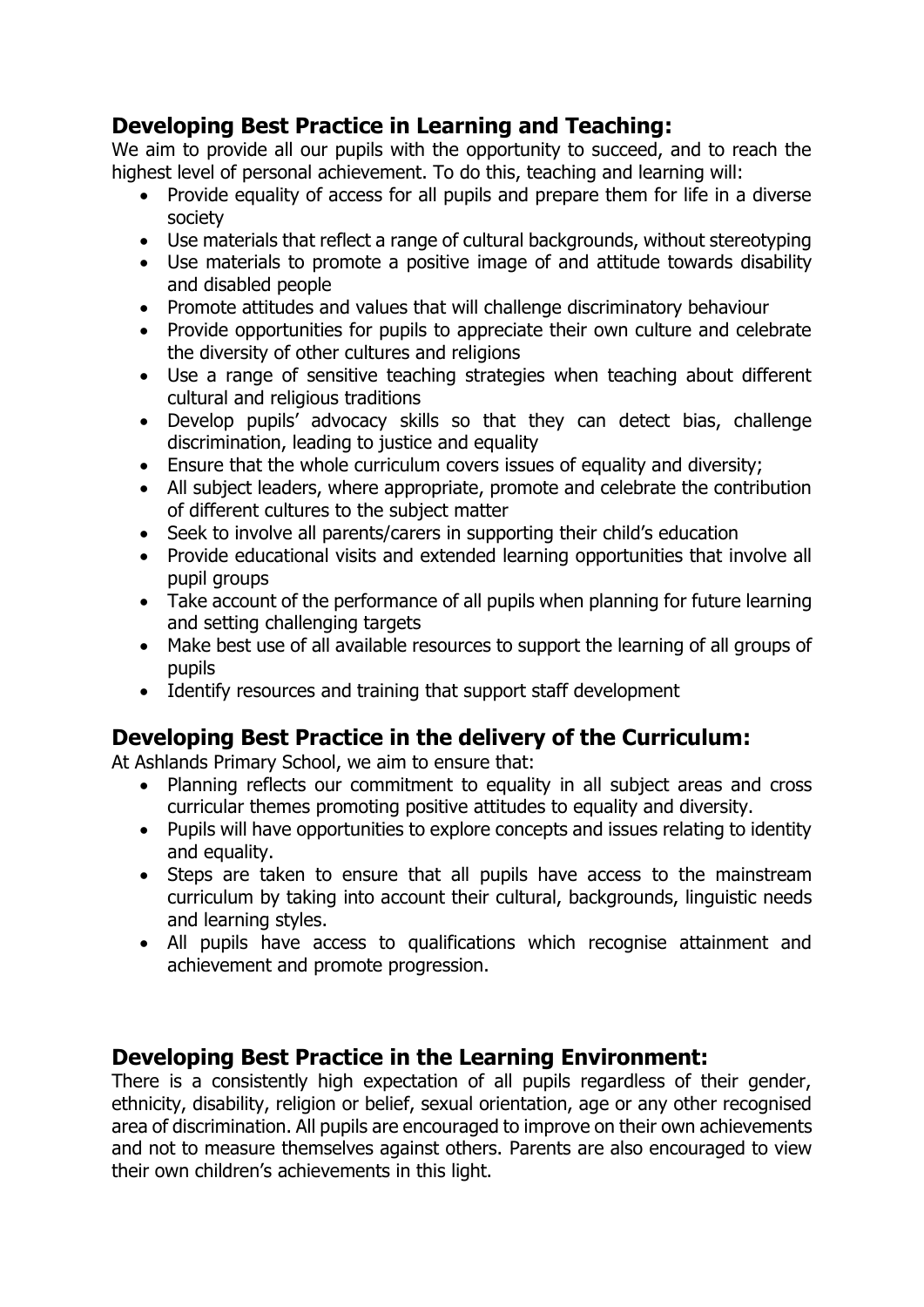- Teacher enthusiasm is a vital factor in achieving a high level of motivation and good results from all pupils.
- Adults in the school will provide good, positive role models in their approach to all issues relating to equality of opportunity.
- The school places a very high priority on the provision for special educational needs and disability.
- We will meet all pupils' learning needs including the more able by carefully assessed and administered programmes of work.
- The school provides an environment in which all pupils have equal access to all facilities and resources.
- All pupils are encouraged to be actively involved in their own learning.
- A range of teaching methods are used throughout the school to ensure that effective learning takes place at all stages for all pupils.
- Consideration is given to the physical learning environment both internal and external, including displays and signage.

# **Developing Best Practice in language:**

We recognise that it is important that all members of the school community use appropriate language which:

- Does not transmit or confirm stereotypes
- Does not offend
- Creates and enhances positive images of particular groups identified at the beginning of this document
- Creates the conditions for all people to develop their self esteem
- Uses accurate language in referring to particular groups or individuals and challenges in instances where this is not the case

### **Developing Best Practice to support personal development and pastoral guidance:**

- Staff take account of gender, ethnicity, disability, religion or belief, sexual orientation, age or any other recognised area of discrimination and the experience and needs of particular groups such as Gypsy, Roma and Traveller, refugee and asylum seeker pupils.
- All pupils are encouraged to consider the full range of career opportunities available to them with no discriminatory boundaries placed on them due to their disability, gender, race or sexual orientation (whilst acknowledging that a disability may impose some practical boundaries to some career aspirations).
- All pupils/staff/parents/carers are given support, as appropriate, when they experience discrimination.
- We recognise that perpetrators may also be victims and require support.
- Positive role models are used throughout the school to ensure that different groups of pupils can see themselves reflected in the school community
- Emphasis is placed on the value that diversity brings to the school community rather than the challenges.